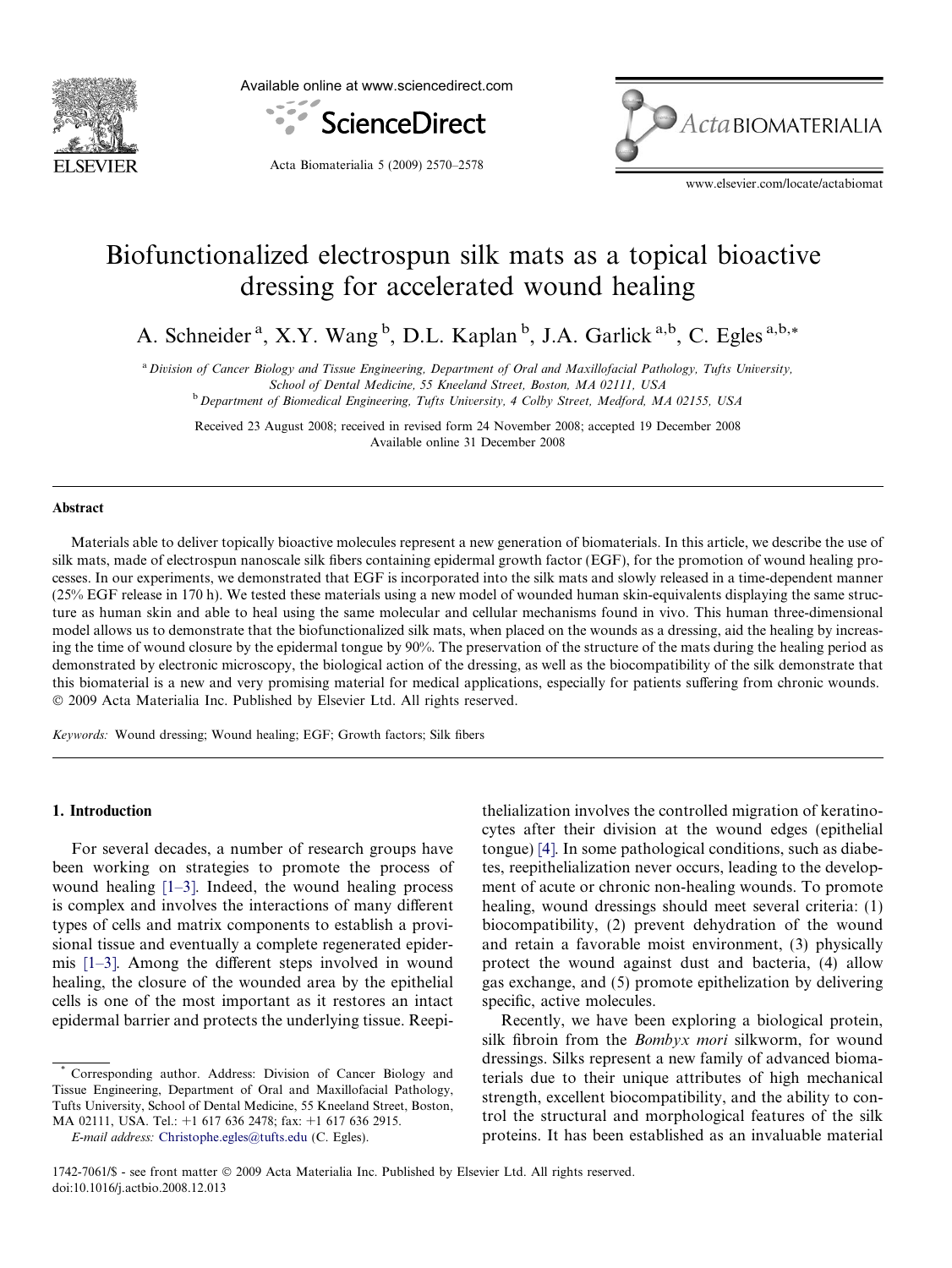in the field of biomedical engineering ranging from skin, bone, and vascular grafts [\[5–9\].](#page-8-0) In addition, we have successfully developed a method to electrospin silk through a completely aqueous process to generate useful new biomaterials [\[9\]](#page-8-0). Indeed, electrospinning is a simple, versatile, and useful technique for fabricating nanofibrous membranes from a rich variety of functional materials [\[10–12\].](#page-8-0) The porous, nanofibrous structured electrospun membranes create favorable properties as wound dressings including: controlled evaporative water loss, excellent oxygen permeability, promotion of fluid drainage, and inhibition of exogenous microorganism invasion due to their ultra-fine pores. While a significant number of natural and synthetic materials have been electrospun to form wound dressings, challenges remain in terms of biocompatibility, mechanical properties, and overall functional performance. Moreover, the all water-based electrospinning approach has further permitted the incorporation during the process of labile cell signaling factors that retain their biological function (bio-functionalization), as it has recently been demonstrated in bone formation with incorporation of bone morphogenetic protein-2 (BMP-2) [\[13\].](#page-8-0)

Here, we present the functionalization of silk mats to enhance wound healing using epidermal growth factor (EGF). Our choice was motivated by the important role played by EGF in the wound healing process, especially the stimulation of proliferation and migration of keratinocytes [\[14–16\].](#page-8-0) EGF has high affinity receptors expressed in both fibroblasts and keratinocytes and has been shown to accelerate wound healing in vivo [\[17,18\]](#page-8-0). It has been demonstrated that the first 5 days after injury are the most critical during which maximal differences are seen between EGF treated and untreated wounds. EGF application after this period produces no significant improvement over controls, since by this time reepithelialization has already occurred in both groups [\[19\]](#page-8-0). Due to its relatively short half life of about 1 h [\[19\]](#page-8-0), loss of occupied receptors through turnover, and a lag time of 8–12 h to commit cells to DNA synthesis [\[18\],](#page-8-0) it is necessary to apply EGF frequently to a wound to maintain effective local concentration during the critical period of initial wound healing [\[19\].](#page-8-0) Therefore, topical applications of this molecule, such as a dressing applied on top of the wound, could be an easy but powerful way to locally deliver EGF and to protect the tissue during the reconstruction phase.

In the present report, we have used electrospun silk mats that were functionalized by adding a growth factor (EGF) during the electrospinning process. The release rate of the EGF from electrospun silk mats was evaluated by ELISA immunodetection over a 6 day period. These mats were then tested on top of a wounded human skin-equivalent in order to measure the wound healing rate in tissues that accurately mimic the human wound response. The use of EGF-charged silk mats increased the rate of wound closure by more than 3.5-fold when compared to the silk dressing without EGF. Moreover, the mats were observed before and after they were used on wounds by electron microscopy to demonstrate the conservation of the material integrity during the complete healing process. Taken together, our results demonstrate that this new material has tremendous potential for novel therapeutic bioapplications especially since these silk mats present many properties that would be ideal for creating a new generation of biologically active wound dressings for the acceleration of non-healing chronic wounds.

## 2. Materials and methods

#### 2.1. Preparation of silk mats

Cocoons of B. mori silkworm silk were kindly supplied by M. Tsukada, Institute of Sericulture, Tsukuba, Japan. A silk fibroin aqueous solution was prepared as previously described [\[13\]](#page-8-0). Briefly, cocoons were boiled for 30 min in an aqueous solution of 0.02 M  $\text{Na}_2\text{CO}_3$ , and then rinsed thoroughly with distilled water to extract the glue-like sericin proteins. The extracted fibroin was then dissolved in 9.3 M LiBr solution at 60 °C for 4 h, yielding a  $20\%$  (wt./ v) aqueous solution. This solution was dialyzed against distilled water using Slide-a-Lyzer dialysis cassettes (MWCO 3500, Pierce) at room temperature for 3 days to remove the salt. The dialysate was centrifuged two times, each at  $-5$  °C to 10 °C for 20 min, to remove impurities and aggregates. The final concentration of the silk fibroin aqueous solution was approximately  $8\%$  (wt./v). To fabricate electrospun membranes, the silk solution was then blended with 5.0 wt.% polyethylene oxide (PEO)  $(900,000 \text{ g mol}^{-1})$  to increase the solution viscosity and stabilize the jet during the electrospinning process to produce the  $7.5 \text{ wt.} \%$  silk/ PEO solution for spinning, as we have previously reported [\[13\].](#page-8-0) EGF solution (human EGF, R&D Systems, Minneapolis, MN) was mixed well to generate a final concentration of 10  $\mu$ g EGF/ml silk fibroin.

Electrospinning was performed with a steel syringe needle with an inner diameter of 1.5 mm mounted on an adjustable, electrically insulated stand as described in [Fig. 1.](#page-2-0) The syringe needle was maintained at a high electric potential for electrospinning and mounted in the parallel plate geometry. A constant volume flow rate of  $0.02$  ml min<sup>-1</sup> was maintained using a syringe pump. The voltage was kept at 10.0–11.0 kV and the distance between the syringe needle and the grounded collection plate was 15.0–21.0 cm. The electrospun mats were collected on a collection plate covered with aluminum foil followed by methanol treatment to obtain water insoluble silk mats. The average thickness of the dressings used in this study was around  $300 \mu m$ . Variations in thickness for each fabrication did occur due to fluctuations in voltage, humidity, and the conductivity of the collection target. This is the limitation of electrospinning which could be minimized by better control of the parameters. The dressing samples in this study were equivalent in thickness as they were prepared from the same piece of electrospun mat. All the pieces were kept at 4  $\rm{^{\circ}C}$  and used less than one week after spinning. Before putting the mats on the wounds they were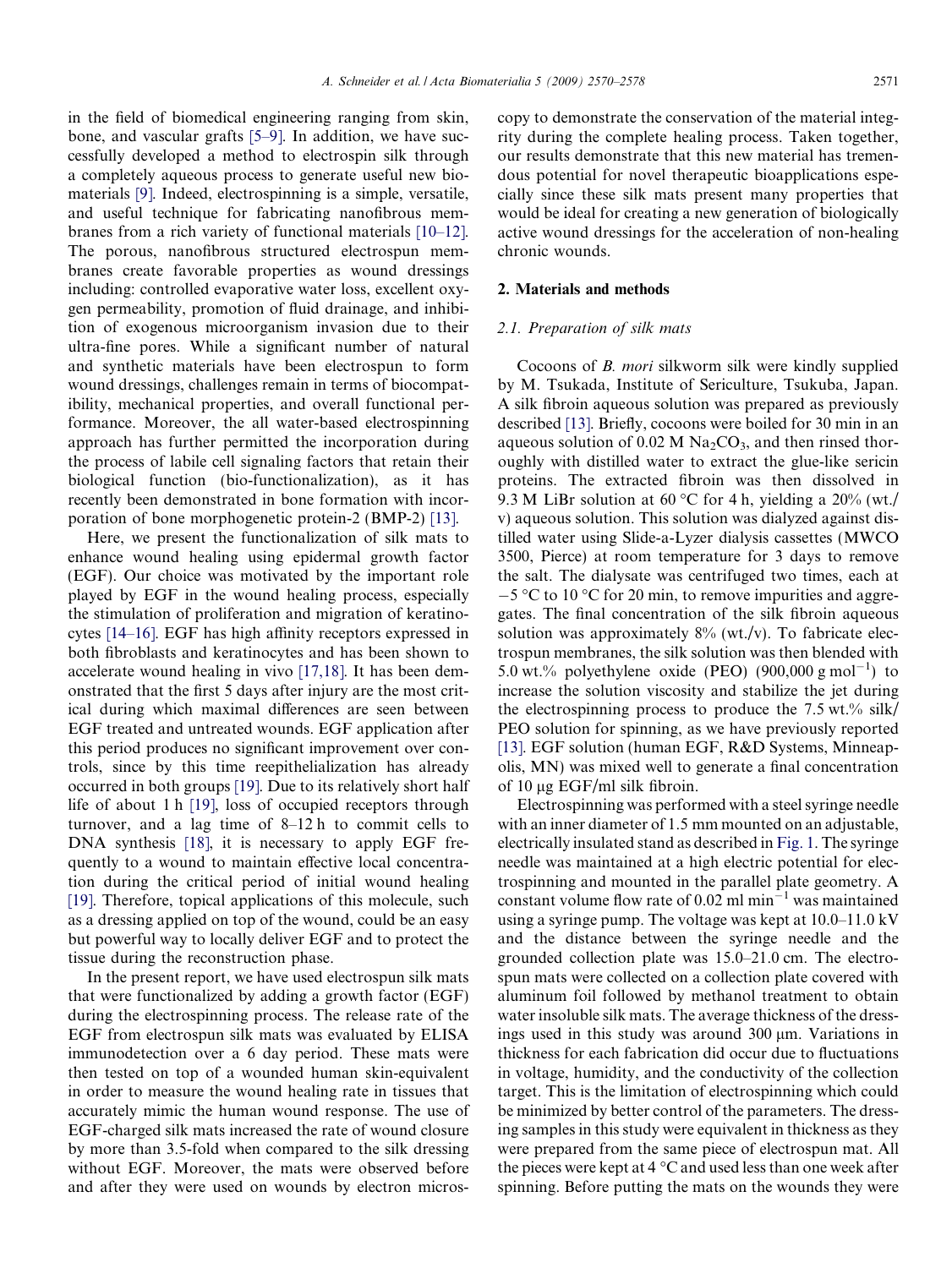<span id="page-2-0"></span>

Fig. 1. (A) Electrospinning apparatus for silk mat preparation. The fibroin solution is mixed with the growth factor in the syringe before electrospinning the silk. (B) Methanol treated EGF-incorporated silk mat. The mat appears like a small piece of tissue that can be cut to fit the wound.

sterilized by a quick spray of ethanol 70% and let dry under sterile atmosphere.

# 2.2. Cells

Human dermal fibroblasts (HDF) used for skin-equivalent cultures and scratch wound healing assays were derived from newborn foreskins using a combination of collagenase and Trypsin/EDTA as previously described [\[20\]](#page-8-0). HDFs were grown in DMEM (Gibco, BRL) supplemented with 10% fetal bovine serum (Hyclone Laboratories), penicillin–streptomycin  $(1.12 \text{ unit ml}^{-1}$ , Sigma), and HEPES (Sigma). Cells were usually seeded at a density  $5 \times 104$  cells ml<sup>-1</sup> ( $\sim$ 10% confluent) for extended cell passage and cultures were sequentially passaged when cell density reached confluence. Normal human keratinocytes (NHK) were isolated from newborn foreskin by the method of Rheinwald and Green [\[21\]](#page-8-0) and maintained in keratinocyte medium described by Wu et al. [\[22\].](#page-8-0) Cultures were established through trypsinization of foreskin fragments and grown on irradiated 3T3 fibroblasts. 3T3 cells were maintained in DMEM (Gibco, BRL) containing 10% bovine calf serum (Hyclone Laboratories). All cells were grown at 37 °C in 7.5%  $CO<sub>2</sub>$ .

# 2.3. Fabrication of human skin-equivalent wound healing model

Skin-equivalent cultures were prepared and wounded in vitro as previously described by Garlick and Taichman [\[23\]](#page-8-0). Briefly, to construct the collagen matrix, HDF cells were added to neutralized Type I collagen (Organogenesis, Canton, MA) to a final concentration of  $2.5 \times 104$  cells  $ml^{-1}$ ; 3 ml of this mixture was added to each 35 mm well insert of a 6-well plate and incubated for 7 days in media containing DMEM and 10% fetal calf serum until the collagen gel showed no further shrinkage. At this time, of  $5 \times 105$  NHKs were plated directly on a raised, mesa-like area is seen in the center of the contracted collagen gel. Cultures were submerged in low calcium epidermal growth media for 2 days, submerged for 2 days in normal calcium epidermal growth media and raised to the air–liquid interface by feeding from below at  $37^{\circ}$ C in  $7.5\%$  CO<sub>2</sub>. Skin-equivalent cultures were wounded 7 days after keratinocytes were seeded onto the collagen matrix. One week before cultures were to be wounded, an additional collagen matrix was fabricated as described above. This was used as the substrate onto which the wounded skin-equivalents were transferred. To generate wounds, the skin-equivalent culture was removed from the insert membrane using 1.5 cm punch, and a 4 mm punch was used to incise the epidermis and collagen matrix. Wounded skin-equivalents were transferred onto the 7-day-old collagen matrix. Wounded cultures were maintained at the air–liquid interface for 24 h, and 48 h at 37 °C in 7.5%  $CO<sub>2</sub>$  to monitor reepithelialization.

# 2.4. Histology analysis

For routine light microscopy, skin-equivalent cultures were fixed in 4% neutral buffered formalin, embedded in paraffin, and serially sectioned at  $8 \mu m$ . Sections were stained with hematoxylin and eosin, visualized and measured using a Nikon eclipse 80i microscope equipped with Diagnostic Instruments SPOT RT Camera.

# 2.5. ELISA test assay

The amount of EGF released was determined by punching the silk mat containing EGF with a 1.5 cm punch, the disk of silk was then placed in PBS,  $100 \mu l$  of sample were taken at different times (1, 2, 3, 4, 5, 6, 7 h, and 1, 2, 4, 6, 7 days). For the in vitro experiments, a 1.5 cm punch of silk mats containing EGF was put directly on top of the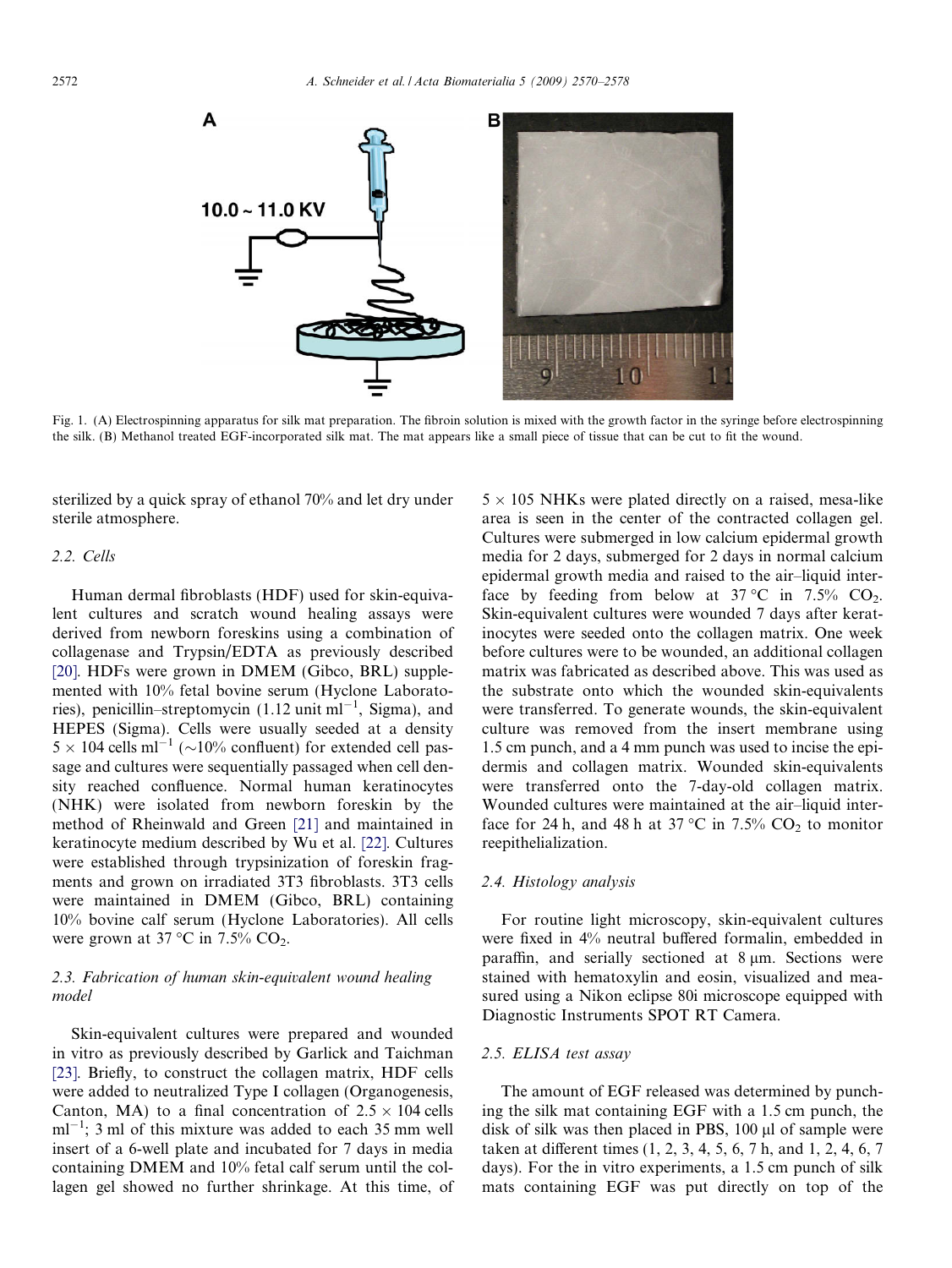wound. In this case,  $100 \mu$  of medium surrounding the well with the wound were taken at different times and replaced by fresh medium. The samples were then frozen and kept at  $-20$  °C until assayed for the cytokine levels using ELISA kits specific for human EGF (Quantikine, R&D Systems, Minneapolis, MN). Serial dilutions were performed to determine cytokine concentrations by comparison with the standard according to the manufacturer's instruction. The amount of EGF released after a week in PBS was chosen to be set at 100%, that means that after a week, the quantity of EGF that has been released in vitro in PBS represents 100% of the EGF that can be released from a silk mat of 1.5 cm diameter.

Then, we measured the amount of EGF released when a silk mat of 1.5 cm diameter was put on top of the wound. Samples of the medium surrounding the wound were taken at different times (1, 2, 3, 4, 5, 6, 7, 24, 48, 96, 144 and 168 h) and the amount of EGF present in these sample was determined by ELISA. This amount was compared to the amount of EGF released in PBS after a one week period and we obtained the percentage of EGF released when the silk mats were put in contact with the wound.

## 2.6. Scanning electron microscopy (SEM)

For electrospun silk mats, the materials were sputtercoated with gold/palladium using a Polaron SC502 Sputter Coater (Fison Instruments, UK). Specimens were then examined using an ISI-DS-130 SEM (Avon, CT) at 15 kV.

## 2.7. Statistical analyzes

Statistical comparisons were performed using XLSTAT software and were based on an analysis of variance (ANOVA) and student's t-test for pairwise comparisons. In our experiments,  $p \le 0.01$  was considered significant).

#### 3. Results

#### 3.1. Preparation of silk mats

Silk fibroin from the silkworm *B. mori* consists of about 60% glycine and alanine repeats. The fibroin chain consists of two basic polypeptide sequences, crystalline and less ordered polypeptides that alternate regularly. The basic sequence of the "crystalline" polypeptides is  $-(Ala-Gly)n$ that adopts a  $\beta$ -sheet structure, whereas the "less ordered" polypeptides contain additional amino acids, in particular, tyrosine and valine as well as acidic and basic amino acids [\[24\].](#page-8-0) The presence of polyethylene oxide in the fibroin solution causes an increase in the viscosity of the solution prior to the electrospinning process. The silk solution is injected through a needle and submitted to a high potential difference that will create a jet of silk solution. This jet is unstable and thus will solidify before coming in contact with the collector. The electrospinning apparatus and process is depicted in [Fig. 1](#page-2-0). The settings were identical for silk solutions with or without the growth factor EGF. The presence of EGF does not lead to any changes in the electrospinning process, the EGF dissolves in the silk fibroin/PEO solution, and no mixing problems have been encountered when adding the growth factor.

The electrospinning process leads to the formation of silk fibers. Fig. 2 shows scanning electron microscopy images of electrospun fibers containing the growth factor EGF. The structure of the silk mats consists of randomly oriented fibers of uniform diameter. The fibers are interconnected, creating a three-dimensional porous network. This network is a solid mat that can be easily removed from the collector and cut to size to be placed on top of the in vitro wounds.

## 3.2. Wound healing model

Normal wound healing begins with proliferation and migration of keratinocytes from the wound edge and is followed by proliferation of dermal fibroblasts in the neighborhood of the wound. To follow these events step by steps an in vitro three-dimensional model of wound healing was used. [Fig. 3](#page-4-0) displays human skin-equivalents (HSEs) that have been adapted to study the appearance of wounded keratinocytes and tissue phenotype during reepithelialization. In our experiments, the silk mats with or without the growth factor were punched to obtain disks of 1.5 cm in diameter. These thin mats were then put directly on top of the wound [\(Fig. 3c](#page-4-0)).



Fig. 2. SEM pictures of the electrospun silk mats. The mats consist of randomly distributed silk fibers of about 1  $\mu$ m in diameter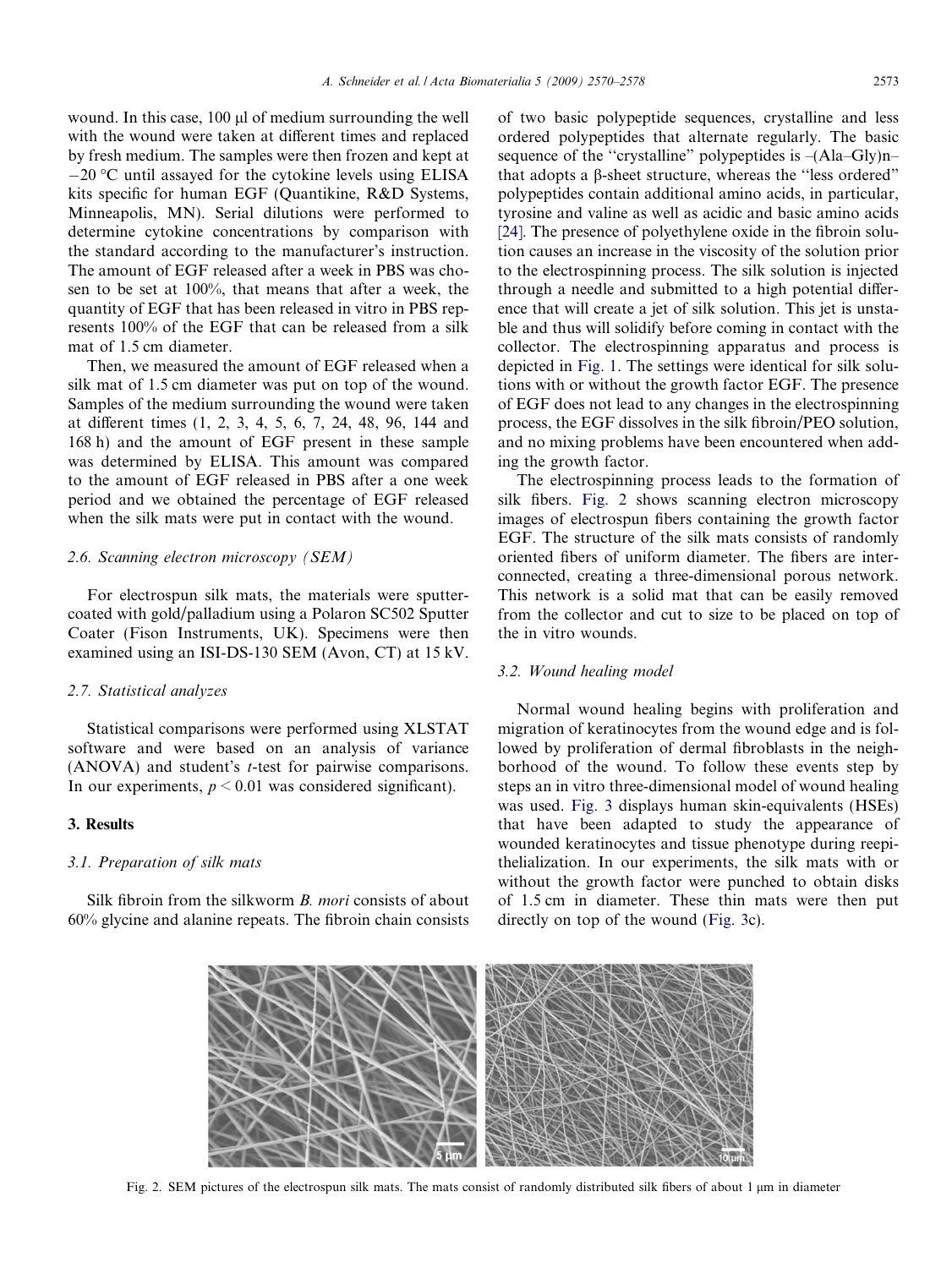<span id="page-4-0"></span>

Fig. 3. Construction of composite organotypic co-culture wound healing model. A wound is formed by punching a hole through the epithelium and collagen matrix. (A) Picture of the wound after the transfer of the punched human skin-equivalent onto a second collagen matrix that has undergone contraction (layer I), the resultant composite co-culture consists of two layers of contracted matrix and one layer of epithelium. (B and C) Schematic and picture of the wound with the silk mat, reepithelialization occurs as wounded keratinocytes migrate under the silk mats onto the collagen in layer I. The percentages of wound closure are a measure of the distance between the edges and between the epithelial tongues to obtain the percentage of wound closure. Scale bar (A) and (C): 10 mm.

#### 3.3. EGF release

To evaluate the stability of EGF, the immunoreactivity of EGF in the electrospun mats was determined by ELISA. For these experiments, we used silk mats of the same weight  $(0.65 \pm 0.02 \text{ mg})$  and calculated that the initial EGF amount in each sample is  $86.7 \pm 2.67$  µg. By considering this amount of EGF as 100% and normalizing the amount of EGF released in PBS we obtain a release profile of EGF from silk mats that have been put on top of the wound model in vitro depicted in Fig. 4. Though we know the exact amount of EGF added to the fibroin silk/PEO solution, it is not possible to ensure that the concentration of EGF stays the same during the electrospinning process, or to be certain that the electrospinning step is not inactivating a certain amount of the protein. We thus decided to determine the amount of EGF that can be effectively released from the silk mats. These silk mats were put in PBS and the amount of EGF released was quantified over time. The average amount released at 37 °C was defined as the maximum quantity of EGF that can be released from a silk mat of 1.5 cm in diameter. This amount was then compared to the amount of EGF released when the silk mats were put on top of the wound. The profile of the percentage of EGF released shows a burst during the first day. After this burst effect, the release profile is a stable and increases

regularly over a 6 day period. After one week of contact with the wound, the amount of EGF released from the silk mats is  $24.7 \pm 0.8$ %. This result can be explained by the fact that the two experiments are run in completely different environments. In the first case the silk mats are completely immersed in PBS, which means that each fiber is surrounded by medium and thus the EGF contained in the fibers can easily diffuse through the silk material and dissolve in the medium. When the silk mats are put on top of the wound, only the fibers in direct contact with the wound are surrounded by a wet medium that could facilitate the diffusion of the EGF protein. That means only a small amount of EGF can diffuse out of the fibers. Furthermore, the ELISA measurements only give a measurement of the quantity of EGF released by the silk mats, other parameters need to be taken into account such as the fixation and sometime endocytosis of EGF by cells or the degradation of the protein by enzymes present in the culture medium or secreted by the cells.

#### 3.4. Silk mats contacting the wound

We observed the structure of the silk mats before ([Fig. 5a](#page-5-0) and b), after 72 h soaked in PBS at 37 °C ([Fig. 5](#page-5-0)c and d), or after 72 h of contact with the wounds [\(Fig. 5](#page-5-0)e and f) using scanning electron microscopy. The overall structure of the



Fig. 4. In vitro release profile of EGF from the electrospun silk mat at  $37 \pm 0.5$  °C ( $n = 6$ ) over 7 days.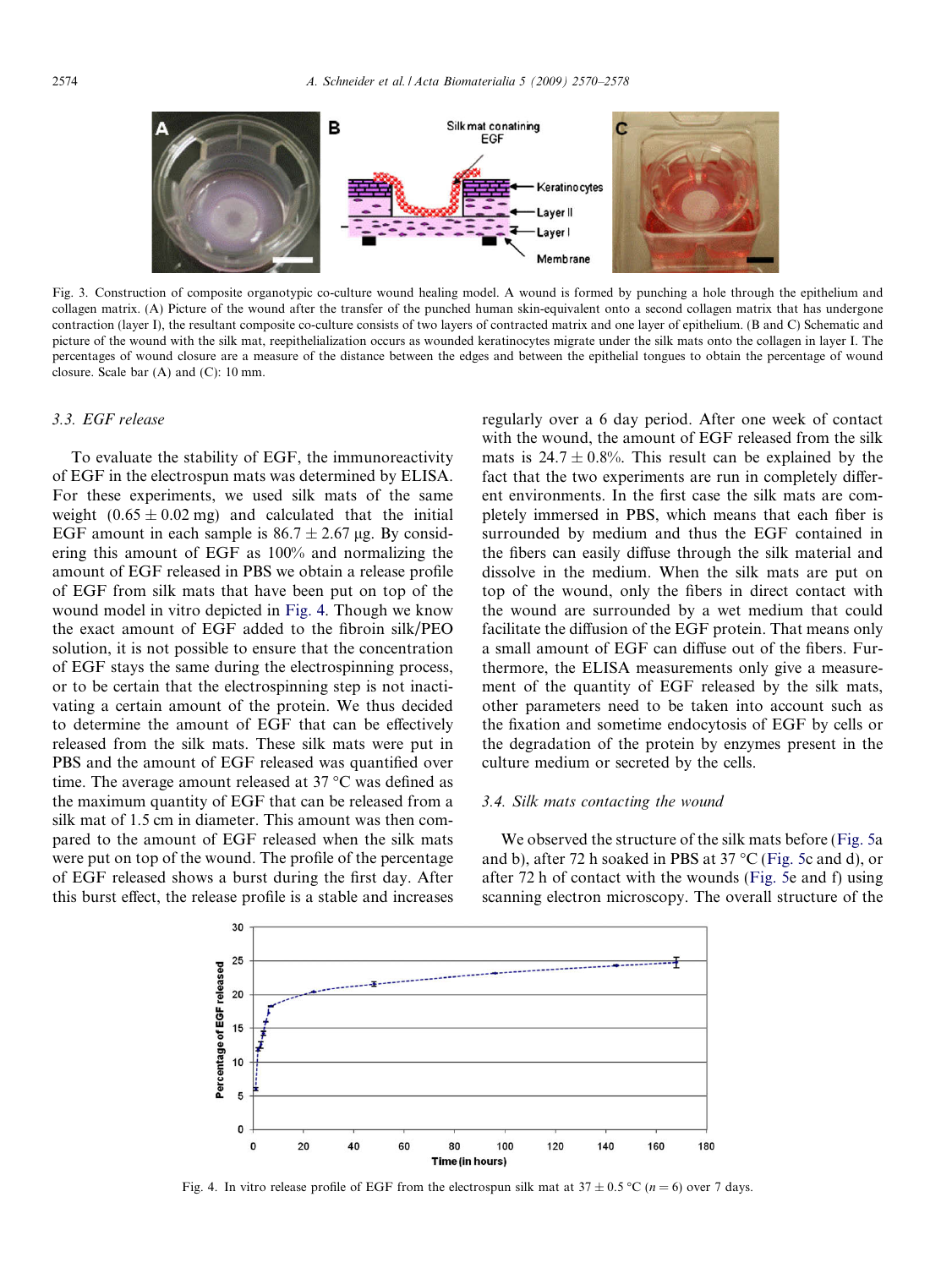<span id="page-5-0"></span>

Fig. 5. SEM pictures of the electrospun silk mats before contact on the wound (A and B), after 72 h soaked in PBS at 37 °C (C and D) and after contact on the wound for 72 h (E and F). Note the difference observed on the diameter of the fibers and the irregularities in the diameter of the fibers that contacted the wound. Bars:  $(A, C, and E)$ :  $20 \mu m$ ;  $(b, d, and f)$ :  $5 \mu m$ 

mats was not perturbed and the random distribution of the fibers was still observed after 72 h of contact. The only visible difference was in the diameter of the fibers. After being in contact with the wound, the fibers presented areas of swelling. In these areas, the fiber's diameter was increased by more than one third (34.9%). Measurements of the average diameter of the fibers before (1.06  $\mu$ m  $\pm$  0.03) and after the contact (1.43  $\mu$ m  $\pm$  0.09) demonstrate a significant difference  $(p < 0.01)$  between the fibers. This observation can be explained by the absorption of liquid (culture medium) by the silk fibers diffusing through the gel in the wounded area in the absence of epithelium. Moreover, silk fibers soaked in PBS during 72 h present also an increase in their diameter  $(1.66 \mu m \pm 0.03)$  but the size of the fibers is more regular as demonstrated by the calculation of the standard deviation used here as a quantification of the dispersion of the collected measurements (standard deviation of the fiber's diameter

before contact and soaked: 0.16 and 0.18; standard deviation of the fiber's diameter after contact with the wound: 0.42). Our results link the change in fiber diameter with liquid uptake in this system. This absorption and the fact that the liquid is retained by the mats might also create a wet microenvironment over the wound improving the conditions needed for wound closure.

# 3.5. Wound reepithelialization

Twenty four or 48 h after wounding, tissues were stained by hematoxylin and eosin for morphological analysis. Wound closure was evaluated by measuring the distance between the wound edge and the tip of the epithelializing tongues as the percentage of wound closure. To assess the effect of the EGF on the wound reepithelialization, we compared wound closure of the control tissues (no silk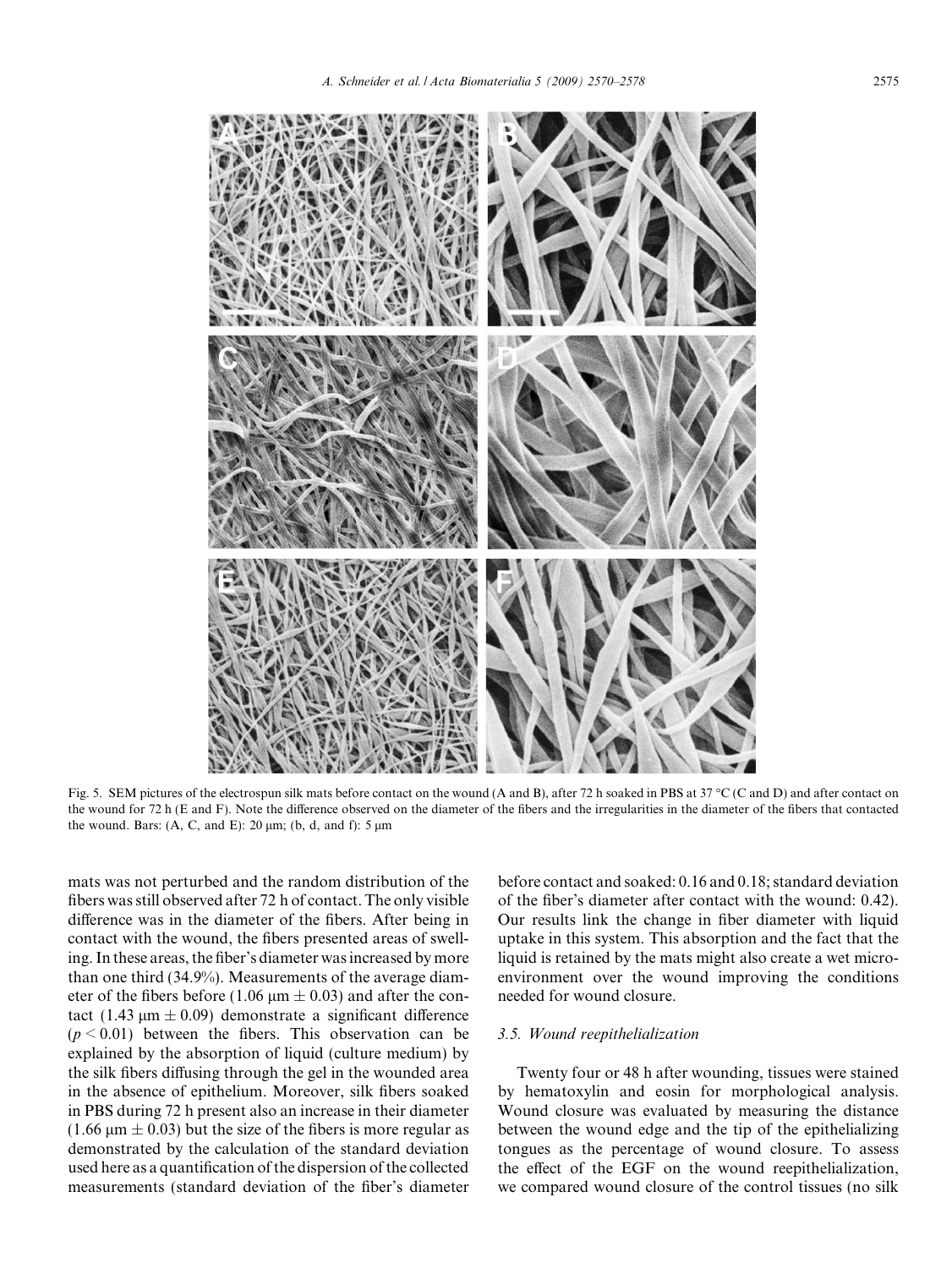mat placed in contact of the wound) after 24 (Fig. 6a) and 48 h (Fig. 6b) to either silk mat without EGF after 24 h (Fig. 6c) and after 48 h (Fig. 6d) or a silk mat containing EGF (Fig. 6e after 24 h and Fig. 6f after 48 h).

After 24 h we see only a small epithelial tongue beginning to cover the wound in the cases of nothing added on top of the wound and of silk mats (Fig. 6a and c). In contrast, the wound covered with the silk mats containing the growth factor EGF exhibit a longer epithelial tongue after 24 h (Fig. 6e). After 48 h, the control and the wound covered only with silk (Fig. 6b and d) show a similar response, the epithelial tongue is starting to cover the wound. In the case of the wound covered with the silk mat containing the EGF (Fig. 6f) after 48 h, the wound is completely closed. During reepithelialization, no cells could be detected in direct contact with the mats.

In order to quantify wound closure, we calculated the percentage of reepithelialization after 24 (gray boxes) and 48 h (black boxes) (Fig. 7). The results show that after 24 h there is a slight difference between the control (wound closure of  $2.6 \pm 1.8\%$ ) and the silk mat without EGF (wound closure of  $15.7 \pm 9.1\%$ ). But in the case of the wound covered with the silk mats containing EGF, after 24 h, the wound closure is  $84.8 \pm 11.4\%$ . After 48 h this difference was greater as wounds treated with EGF showed a  $98.5 \pm 1.5\%$  closure, whereas control and the silk only exhibited wound closure of  $8.9 \pm 2.7\%$  and of  $26.3 \pm 4.9\%$ , respectively. Thus, the presence of EGF incorporated into the silk mat accelerated wound closure. We also tested a positive control by adding EGF (100  $\mu$ g ml<sup>-1</sup>) directly to the culture medium. Under these conditions, the closure percentage was  $73.5 \pm 10.2\%$  after 24 h and completely close after 48 h, a closure pattern very similar to the one observed with the EGF-loaded silk mats.



Fig. 7. Percentage of wound closure after 24 (gray) and 48 h (black). Data points are the average of  $n = 7$  and error bars represent  $\pm$  SD.

#### 4. Discussion

The aim of this study was to investigate the possibility of using wound dressings made of electrospun silk fibers functionalized with growth factors to help the closure of wounds by accelerating reepithelialization.

Our results first proved that EGF was incorporated into the silk fibers during the electrospinning process. More specifically, no demixing that could lead to a segregation of the growth factor EGF during the electrospinning occurs. Electrospinning is thus a good method to incorporate and release drugs or growth factors in silk fibers [\[25,26\]](#page-8-0). The incorporation and the release of protein in silk fibers has already be shown with the growth factor bone morphogenetic protein-2 (BMP-2), a known morphogen that induces osteogenesis in stem cells [\[13\].](#page-8-0)

The ELISA test assay assesses the presence of EGF in the silk mats. Moreover, the acceleration of wound reepi-



Fig. 6. Hematoxylin and Eosin staining of the wound after 24 (left column) and 48 h (right column). (A) and (B) are controls, without the silk dressing on top of the wound. (C) and (D) are the samples on which we applied a silk mat without EGF. (E) and (F) are the samples on which a silk mat containing the EGF has been applied. Lower magnification: scale bar equals  $100 \mu m$ , higher magnification: scale bar equals  $300 \mu m$ .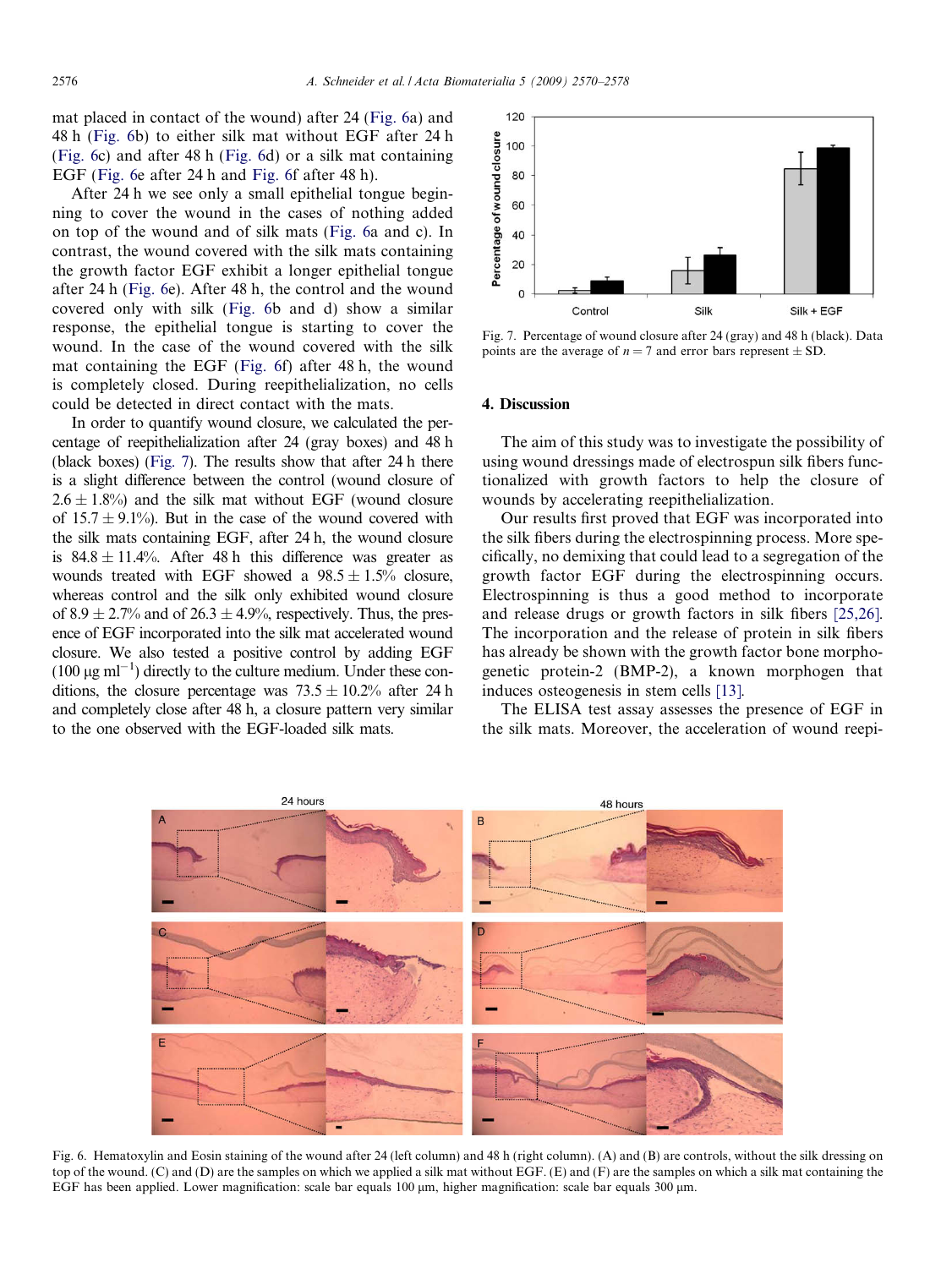thelialization proves that the EGF present in the silk fibers is still active. This is an important point considering that the electrospinning is a stringent process that could potentially inactivate the protein. When EGF is released from the mat, we observed a burst effect. The reepithelialization of the wounds is a process starting immediately after the wounding. It needs to be fast as it is essential for the protection of the integrity if the body especially against microbes and water loss. This burst effect therefore is important for a rapid activation of the keratinocytes on the wound edge. In this material, it can be explained by the fact that the protein is not only inside the fiber but also at the surface. The first EGF molecules that diffuse into the medium are the ones on the surface of the silk fibers, which explain the rapid increase in EGF concentration in the medium and thus results in the burst seen on the release profile. The second part of the release profile shows a very smooth increase, where the EGF released is due to diffusion of the EGF molecules from inside the silk fibers to the fiber surface.

The wound closure by the epithelial cells is the first and most important step in wound healing. Our results demonstrate that the silk mats help reepithelialization of the wounded area by the keratinocytes tongue. In our experiments the silk mats act on two different levels, first by offering a physical protection to the wound and second by releasing EGF slowly and directly on the wound. The physical effect of the mats is demonstrated by the increase of wound closure rate observed after 24 or 48 h when nonfunctionalized mats are placed on the wound. As shown in the literature [\[27\]](#page-8-0), this effect might be due to the wet environment created by the mat.

A major interest of electrospun silk mats for wound dressing is due to the fact that silk can be engineered to degrade with a slow rate while having a minimal negative impact on the surrounding tissues. In native fiber form, the highly crystalline fibers (>50% beta sheet content) require months to years to fully degrade, due to a surface enzymatic hydrolysis reaction [\[28,29\].](#page-8-0) But processing silk fibroin protein into biomaterial systems has included attempts to control the rate of degradation. In recent in vivo studies in mice, subcutaneous three-dimensional porous silk implants degraded in weeks (aqueous processing, low content of beta sheet) to over one year (solvent processing, high content of beta sheet) [\[29\]](#page-8-0). Moreover, silk fibers used as sutures (and FDA approved), are biocompatible and less immunogenic and inflammatory than collagens or polyesters such as polylactic acid [\[28,30,31\].](#page-8-0) Therefore, the slow degradation of silk mats, in contact with the wound, will not cause an inflammatory reaction and interfere with the healing process.

In this article, the topical effect of the molecule is demonstrated by the inclusion of EGF in the silk fibers, but bio-functionalization is not limited to one molecule or function and opens the way to the creation of multi-functionalized bioactive nanomaterials. Indeed, the coordinated effects of multiple growth factors in vivo are needed to direct wound closure in order to avoid undesirable responses such as keloid formation and scarring [\[32\].](#page-8-0) Moreover, a wound means that the integrity of the protective barrier has been ruptured and therefore increases the risk of infection. It may be possible to utilize multi-functionalized silk mats that incorporate antimicrobial molecules that could provide both anti-bacterial factors, as well as wound healing stimulants, to provide wound protection while stimulating wound closure.

To demonstrate the potential of such bioactive wound dressings, we used three-dimensional tissue-engineered models of human skin that have been developed because animal models have raised both safety and ethical concerns. For wound healing studies on human cells, prior existing models used only a single cell monolayer such as fibroblasts, epithelial (mostly keratinocytes), or endothelial cells [\[33\]](#page-8-0). These models allow the study of cellular behavior and different factors that are involved in cellular processes such as migration, proliferation, and protein synthesis. Some extra-cellular matrix [\[34,35\]](#page-8-0) and growth factors [\[36,37\]](#page-8-0) have been added to these models, but these 2D models have limitations and do not accurately model the complex wound healing process. Therefore, it was essential to test the biofunctionalized silk mats on human three-dimensional tissues which display the architectural, morphological, and biochemical features seen in human skin to further understand the effect this new biomaterial in their appropriate tissue context. Furthermore, we have adapted human skin-equivalents to study reepithelialization and wound response in a tissue that mimics the chronology of events that occur following wounding of human skin [\[38–41\].](#page-8-0) These three-dimensional tissue-engineered models of wounded human skin have been used to test other types of biomaterials such as hydrogels [\[41\].](#page-8-0) Altogether, human skin-equivalents are a recognized alternative to animal testing for scientific laboratories as well as for industry to study not only wound healing [\[41,42\]](#page-8-0), but also skin corrosion [\[43\]](#page-8-0), skin irritation [\[44\]](#page-8-0), or toxicity [\[45\]](#page-8-0) as a preclinical step. Our results, obtained on human skin-equivalents, demonstrate the potential of such biologically functionalized dressing to accelerate wound reepithelialization and its possible use as a clinical therapeutic application.

## 5. Conclusions

Our results demonstrate that biofunctionalized silk mats containing active molecules represent an extremely promising method to achieve bioactive wound dressings. Such topical modes of actions are of great interest for biomedical applications in general, and especially for wound healing, as they represent a new type of material to fight the growing problem of chronic non-healing wounds.

#### Acknowledgements

This study was supported by the Center for Integrated Tissue Engineering at School of Dental Medicine at Tufts University and NIH/NIBIB funds via the P41 Tissue Engi